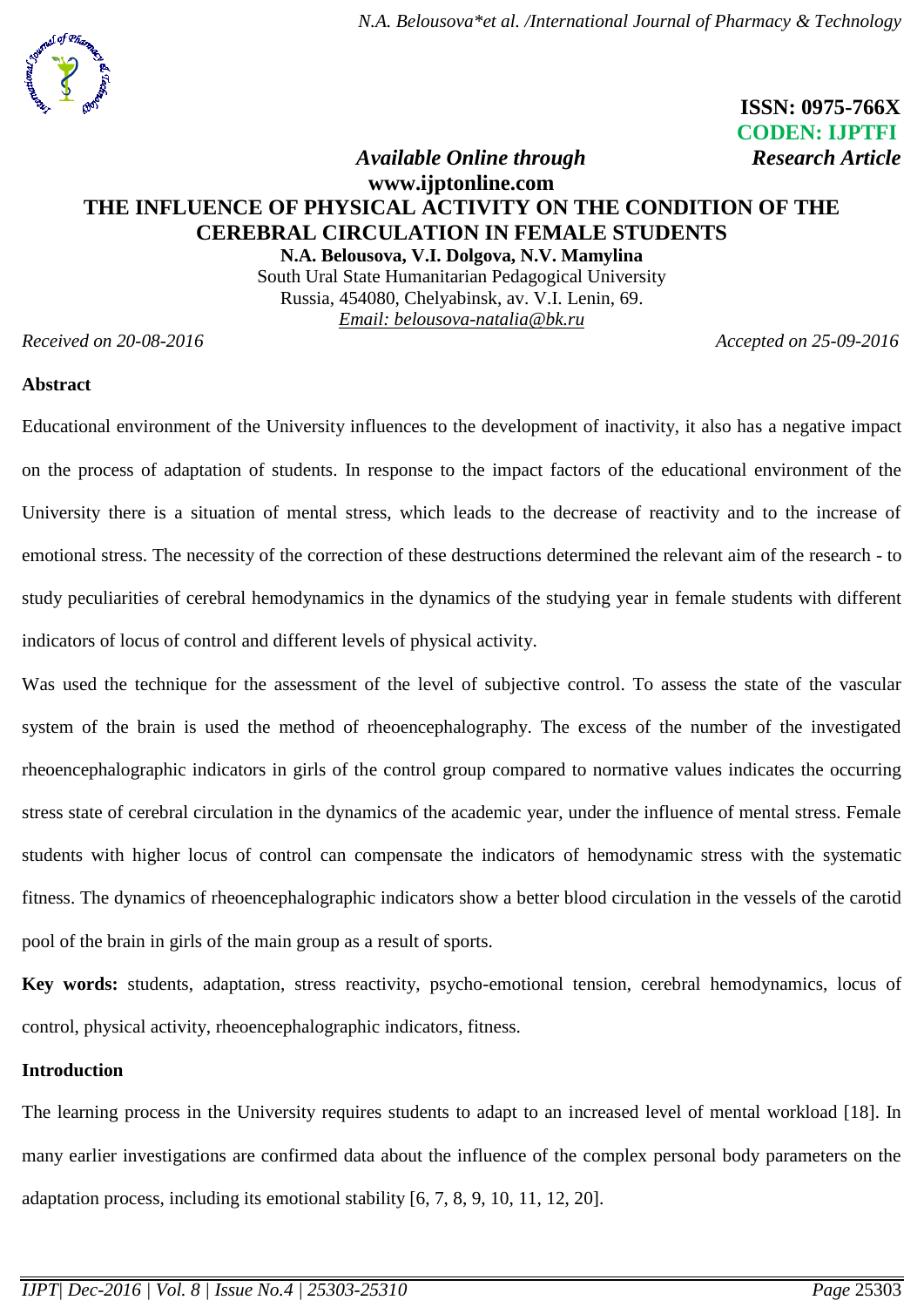*N.A. Belousova\*et al. /International Journal of Pharmacy & Technology* Describing the relationship of personal body parameters and emotional resilience to stress, it is possible to study the importance of such personality indicator as locus of control. On a scale of locus of control a group of internals perceives positive or negative events as consequences of personal actions which potentially are under their personal control, which contributes to a better adaptation to the conditions of study at the University. The internals are able to compensate stress reactive symptoms by persistent and prolonged outdoor sports. We conducted a questionnaire survey among the female students [15, 16, 19] of the pedagogical University, which allowed to highlight in the studied population two fairly stable groups: group 1 – those who are attending lessons of physical training, 2 group – girls with long term of the most popular sport among the youth - fitness. It is known that physical activity [1] and fitness [2, 3, 18, 22, 23, 26] positively affect the overall haemodynamics of the body.

In this regard, it is advisable to explore as indicators of the state of cerebral hemodynamics in students at different stages of the educational process in the University.

#### **Aim of the study.**

To investigate the peculiarities of a brain hemodynamics in the dynamic of the academic year in female students with different indicators of locus of control and different levels of a physical activity.

#### **Methods and organization of research**

To study the role of regulation of stress processes in humans we can use the psychological property as the locus of control.

We used the technique of the estimation of level of subjective control. In the research took part female students of 18- 19 years in the amount of 48 people. Were formed two groups (24 persons): the control and the main.

On the basis of the obtained data on the locus of control were formed the control and main groups. In the control group were included girls with low locus of control, in the main – with averages.

Girls with high locus of control were in a small number, so they were not included in the control and main groups. Girls in the control group were engaged in physical activity, attending classes of physical training in University, girls in the main group additionally visited fitness classes.

Overall fitness can be described as physical activity, of an integrated plan, with the aim to enhance the ability of the organism to the physical stress [12, 25].

To assess the state of the vascular system of the brain was used the method of rheoencephalography [27]. In the study were performed the rheoencephalographic parameters in the studied groups of girls at the beginning of the academic year and also after the three and six months with the use of rheological analyzer "Mitsar-REO".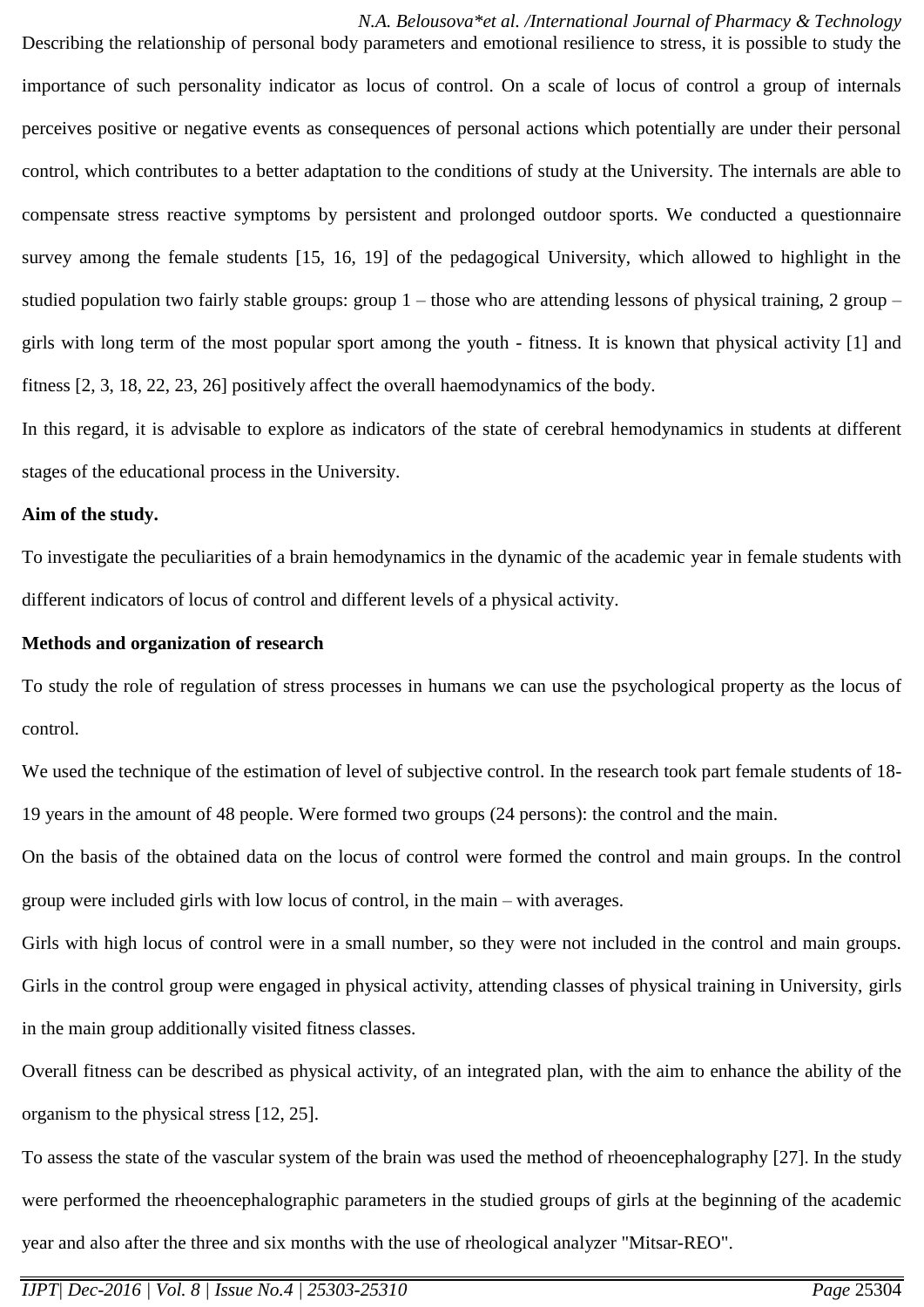### **Results and discussion**

Was established a relationship between personal characteristics, psychomotor, and hemodynamic indicators when performing emotionally significant activities [17].

Much attention is paid to the psychological characteristics of personality and stress, as well as the study of the role of regulation of stress processes of such psychological properties as the locus of control [4, 10].

Internal control is based on the perception of positive or negative events as consequences of personal actions, being potentially under a personal control.

The internals have more efficient cognitive system. The used methods allow us to assess the perception of the event personality on a continuum of external (external) and internal (internality) locus of control.

According to a scale of total internality were allocated two studied groups: a control group of female students with a low level of internality of  $2.76 + 0.64$  and the main – with the average level of internality of  $4.28 + 1.56$ .

Let's discuss the characteristics of indicators of rheographic index. Values of rheographic index in girls of the main and control groups in a background study (at the beginning of the academic year) were within the lower limit of normal.

After three and six months from the beginning of the academic year in girls of the main group the rheographic index increased respectively by 10.1% ( $p<0.05$ ); by 19,4% ( $p<0.01$ ) compared to the background values.



**Figure 1. Rheographic index (RI, Om).**

Described dynamics of rheographic values of the index indicates a change in the blood vessels of the carotid region [24]: within six months of the sports there was a gradual improvement of blood flow and pulse blood in the vessels of the carotid pool of the brain in girls of the main group.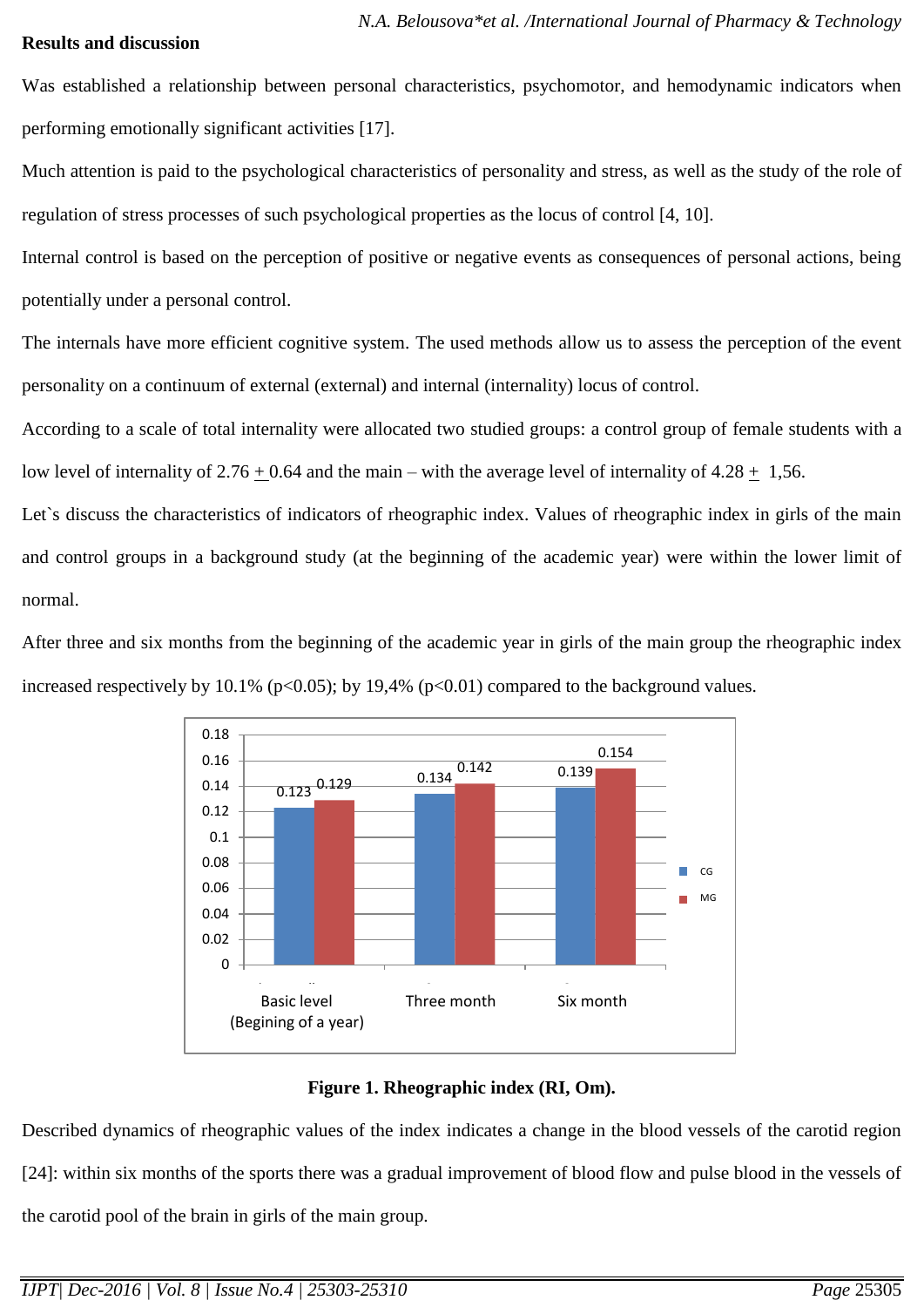*N.A. Belousova\*et al. /International Journal of Pharmacy & Technology* Similar, but less significant dynamics of rheographic index was observed in girls in the control group.

After three and six months from the beginning of the academic year, in girls of the control group the rheographic index increased respectively by 8.9% ( $p<0.05$ ); by 13.0% ( $p<0.05$ ) compared to background values (Fig.1).

Figure 1 shows that within six months of the study, girls in the control group showed a more significant hypovolemia of the blood vessels of the carotid pool of the brain compared with a group of girls of a similar age involved in sports. In particular, after three and six months from the beginning of the academic year indicators of rheographic index in girls of the main group exceeded the data of the control group respectively by 5.9% ( $p<0.05$ ) and by 10.8% ( $p<0.05$ ), being within the boundaries of the reference ranges throughout the study periods.

The above mentioned dynamics of indicators of rheographic index indicates a better blood circulation in the vessels of the carotid pool of the brain [5] in girls of the main group during the academic year as a result of sports.

The state of the vascular wall elasticity can be characterized by using the indicator of the modulus of elasticity.

After three and six months of sports in girls of the main group a coefficient of elasticity of the vascular wall (modulus of elasticity) unreliable increased compared to the background values. In girls of the control group during these periods the values of the modulus of elasticity exceeded the background level, respectively, by  $8.0\%$  (p<0.05) and 16.0% (p<0.05), indicating a decrease of elasticity of vessels of the carotid pool of the brain. This is confirmed by the decreases of modulus of elasticity of the blood vessels of the brain in girls of the main group compared to a control after three and six months from the beginning of the academic year, respectively by 4.6% and by 12.2% ( $p<0.05$ ) (

Fig.2).



**Figure 2. The modulus of elasticity (ME, %).**

According to the figure 2 it is seen that coefficient values of elasticity of a vessel wall (elastic modulus) in girls of a control group in six month from the beginning of the academic year did not exceeded the normative indexes by 4,4% (р<0,05), indicating a hypertension of brain vessels.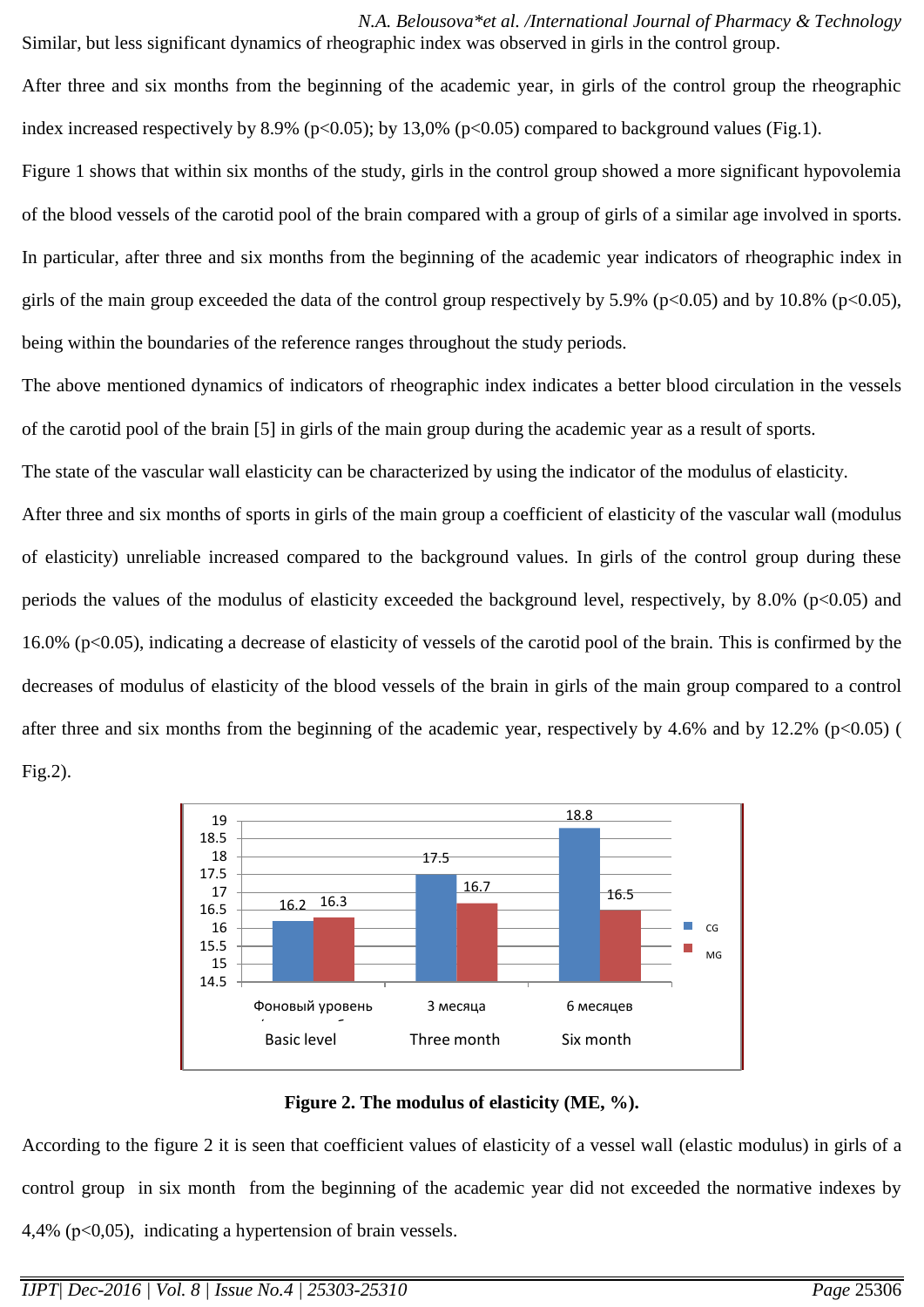*N.A. Belousova\*et al. /International Journal of Pharmacy & Technology* Thus, in girls of the control group within six months from the beginning of the academic year there was an increased tone of cerebral vessels, which indicates a high level of stress compared to girls involved in sports. Hypovolemia of the brain vessels in girls of the control group during these periods, in our opinion was the compensatory reaction of the cerebral circulation in response to emotional stress caused by the educational process in the University.

Dicrotic index characterizes the state of the vascular tone of the brain. After three and six months of training in University in girls of the main group a dicrotic index of cerebral vessels was higher than the background values, respectively by 4.9%; and 6.9% (p<0.05). In girls of the control group the values of this indicator were higher than the background in these periods, respectively by 9.7% ( $p<0.05$ ) and by 23.5% ( $p<0.01$ ), indicating an increased tone and resistance of vessels of the microvasculature of the brain in the dynamics of the academic year. After six months of study the dicrotic index value of cerebral vessels in girls of the main group was by  $12.5\%$  (p<0.05) lower that the values in the control group, which indicates a decrease of the tonus of the vessel wall of the microvasculature of the carotid pool of the brain under the influence of sports (Fig. 3).





Figure 3 shows that the value of the dicrotic index in girls of the control group after six months from the beginning of the academic year exceeded the normative indices by 5.1%.

The magnitude of the diastolic index of girls in both groups during all study periods were within the reference ranges. The condition of the venous outflow was assessed by indices of diastolic index of the brain vessels.

After three and six months of training in girls of the main group the diastolic index of the brain vessels was not significantly different from background values, in girls of the control group it exceeded respectively by 2.6% and 4.7%. (Fig.4). The latter circumstance indicates on a slight obstruction of the venous outflow in the vascular pool of the carotid arteries of the brain in girls in the control group that were not engaged in active sports. After six months of training in girls of the main group the diastolic index of cerebral vessels was on 5.1% lower than in the control group.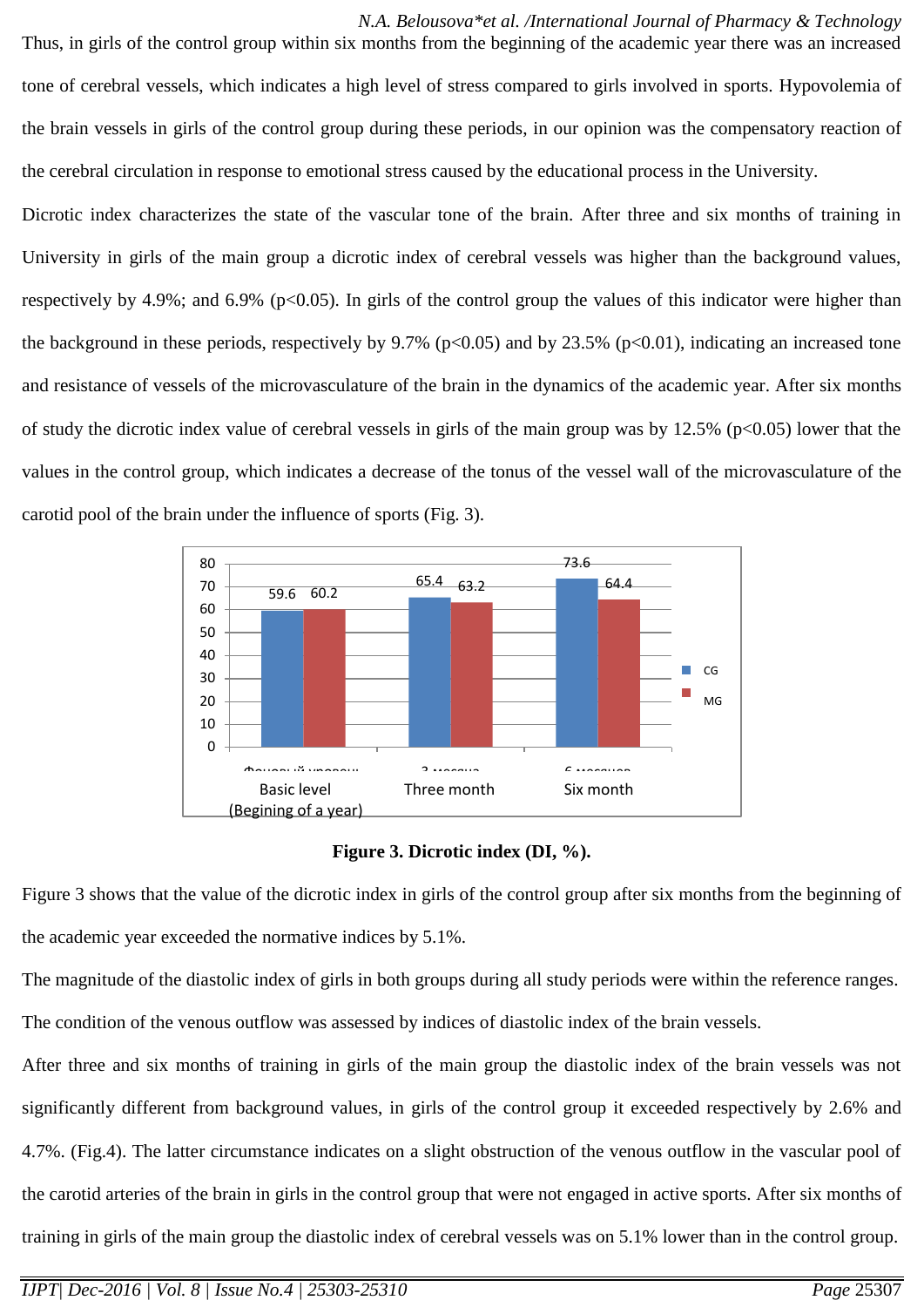*N.A. Belousova\*et al. /International Journal of Pharmacy & Technology* Rheoencephalographic indicators (front-mastoidal (FM) lead) of girls of the studied groups in the dynamics of the academic year (M $\pm$ m) are shown in figures 1-4. In all figures CG - control group (n=24); MG - the main group (n=15); duration of the study in the dynamics of the academic year (Background level (beginning of the academic year; 3 months; 6 months); rheoencephalographic (REG) indicators reflect the total blood flow in carotid pool in girls of the study groups; reliability of differences of indicators of the MG and CG from the background levels that were calculated using the Mann - Whitney test: \*  $p<0.05$ ; \*\*- $p<0.01$ ; \*\*\* $p<0.001$ .



**Figure 4. Diastolic index (Dai, %).**

The analysis of the studied indicators of rheoencephalography research in a front-mastoidal lead that are presented in figures 1-4 evidence on the increased vascular tone in the carotid basin of the brain in girls in the control group in the dynamics of the academic year compared to girls, which body is experiencing systematic physical activity.

## **Conclusion.**

Female students with higher control of locus (the main group) regularly attend additional fitness classes. Systematic and moderate exercises in the afternoon exceeding the amount of physical activity planned for the academic year at the University, contribute to the improvement of cerebral circulation, to the decrease of cerebral vessels tone; they are improving the elasticity of vessels, the venous outflow.

## **References**

- 1. Anisimova, S. V. Dynamics of heart rate variability in students in response to physical activity during the studying year. Scientific works SWorld, 2010, Vol. 29, No. 1, pp 29-33.
- 2. Antonova, G. G., Rostovtseva, M. Yu. Peculiarities of the dynamics of physical condition of students of nonsports University as a result of lessons integrated with health fitness. In collection: FITNESS-AEROBICS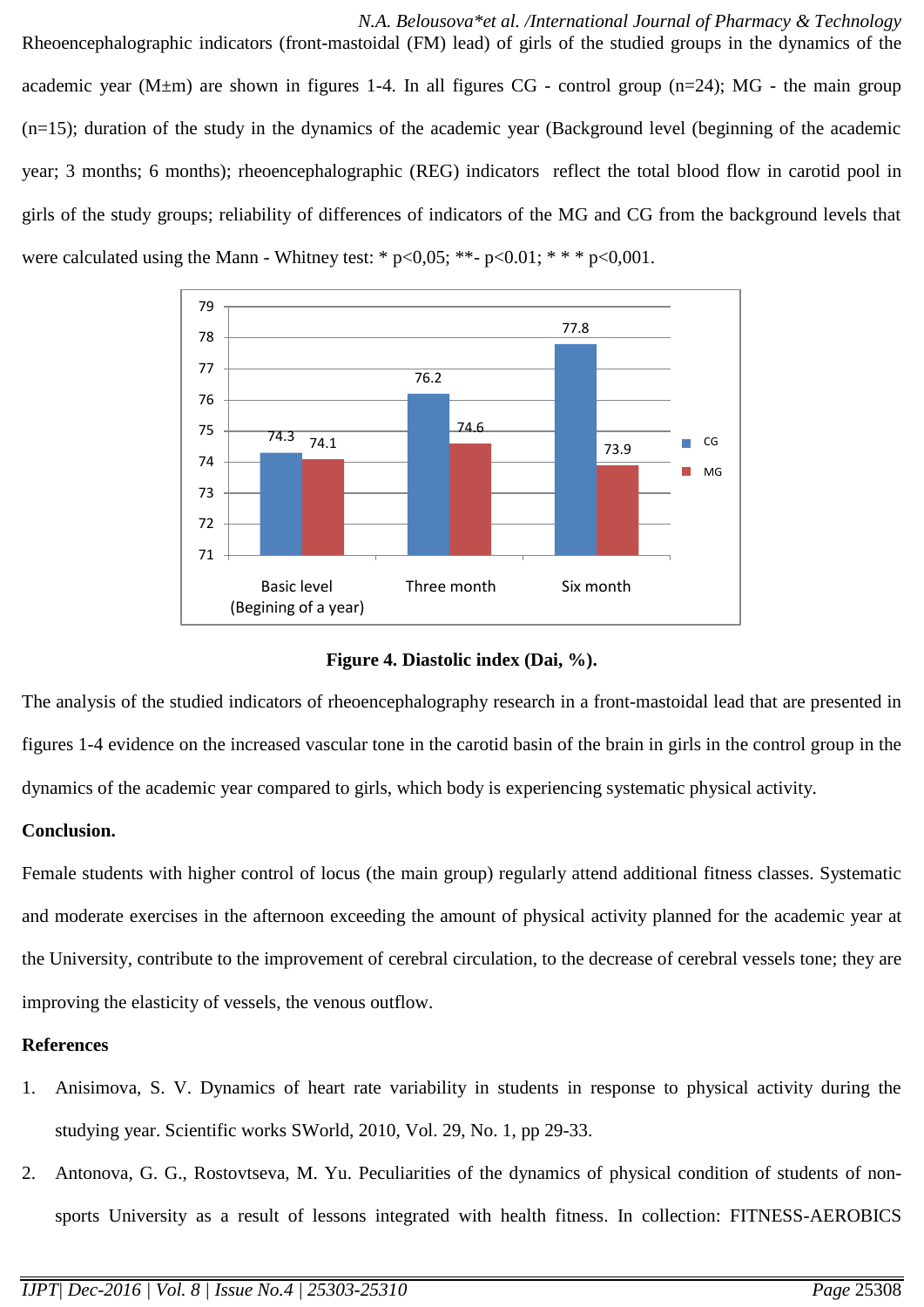*N.A. Belousova\*et al. /International Journal of Pharmacy & Technology* Materials of all-Russian scientific Internet conference. Russian state University of physical culture, sport, youth and tourism, 2015, pp. 26-29.

- 3. Babicheva, I. V. The use of a fitness program for the organization of self-study students. A young scientist, 2015, No. 6 (86), pp. 729-732.
- 4. Bodrov, V. A. Psychological stress: development and bridging, Per Se, Moscow, 2006.
- 5. Vikulov, A. D., Dratzev E. Yu., Melnikov, A. A., Alekhin, V. V. Vascular tone and regular physical activity. A. D. Vikulov, Human physiology, 2009, Vol. 35, No. 5, pp. 127-133.
- 6. Dolgova, V. I. Aspects of emotional stability in volunteers of gerontology programs. Advances in Gerontology, 2014, Т. 4, No. 4, pp. 278-282.
- 7. Dolgova, V. I. Disturbing in the structure of emotional stability of personality. In the collection: Functions of upbringing and education in conditions of the accelerated socialization of the personality in the modern society. Peer-reviewed materials digest (collective monograph) published following the results of the CIII International Research and Practice Conference and II stage of the Championship in Psychology and Educational sciences, 2015, pp. 108-111.
- 8. Dolgova, V. I. Impact of the arch suburb on the state of health, activity and mood of a person. Biosciences Biotechnology Research Asia, 2014, Т. 11, pp. 307-311.
- 9. Dolgova, V. I. Individual-typological traits in the structure of emotional stability of personality. GISAP: Psychological Sciences, 2016, No. 9, pp. 30–34.
- 10. Dolgova, V. I. Simulation of the formation of emotional stability of personality. In the collection: Health as a factor of quality and lifetime of biological species. Materials digest of the XXXVIII International Research and Practice Conference and the III stage of the Championship in medicine, pharmaceutics and veterinary sciences. (London, December 05 - December 10, 2012), Chief editor - Pavlov V. V. London, 2013, pp. 67-70.
- 11. Zwolinska, E. J., Cimitzidie, M. G. An analysis of the dynamics of the modifiable risk factors of cardiovascular diseases during training in high school. CardioSomatics, 2015, No. S1, pp. 42-46.
- 12. Ignat'eva, S. N. Individual features of bioenergetic hypoxia and its correction in medical students in the European North. Journal of scientific articles Health and education in the XXI century, 2009, T. 11, No. 2, pp. 165-166.
- 13. Kartashov, V. T., Chernyaev, A. P., Rozanov, V. V., Severin, A. E., Pogonin, A.V. Medical component in the complex issue of preservation of health of students. Bulletin of new medical technologies. The electronic edition, 2014, No. 1, pp. 209-213.